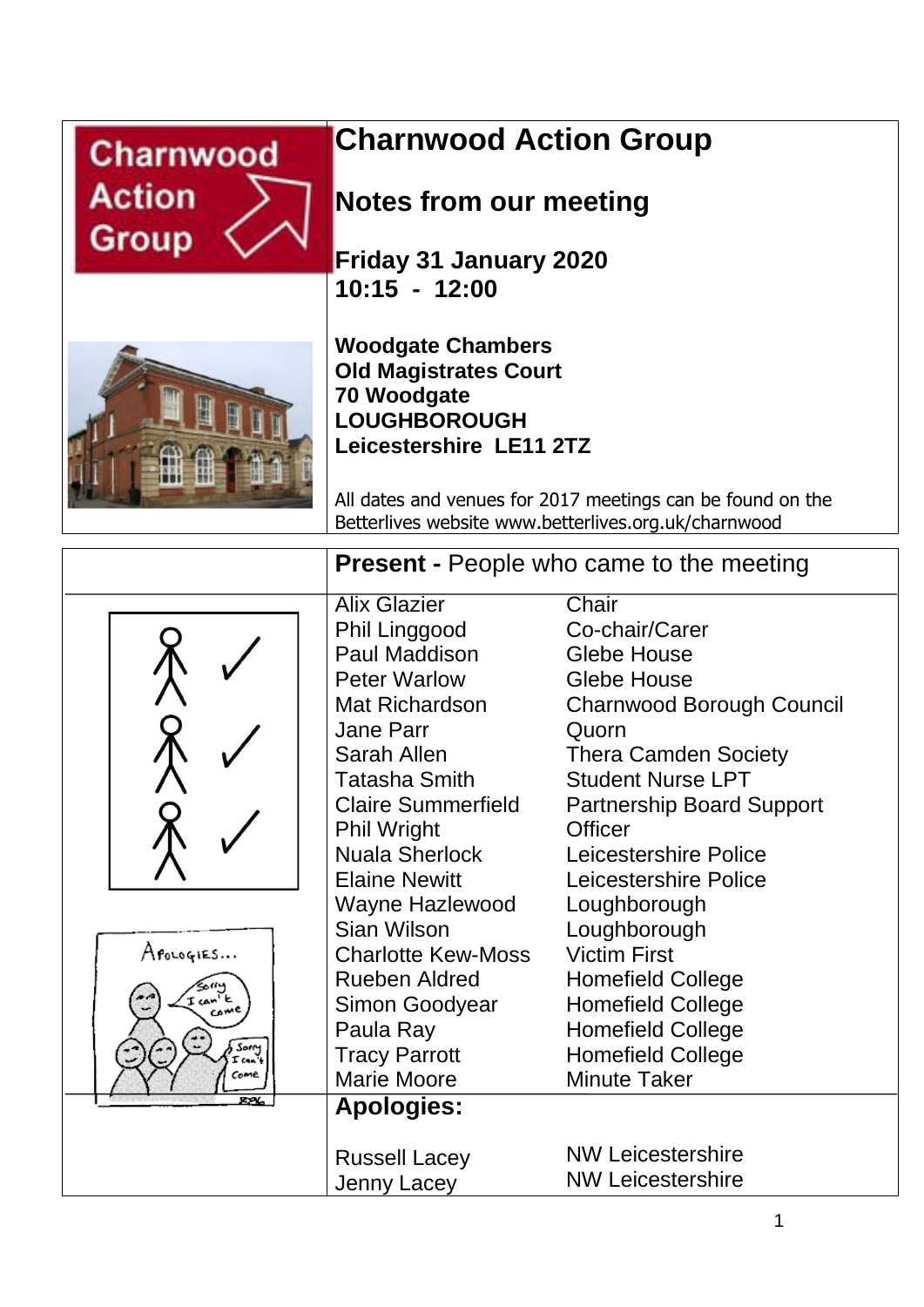|  | Mike Anderson<br>Sue Attwood<br>Sarah Morris<br>  Trudie Exon | <b>Homefield College</b><br>Glebe House<br><b>Disability Nurse</b><br>Leicestershire County Council |
|--|---------------------------------------------------------------|-----------------------------------------------------------------------------------------------------|
|--|---------------------------------------------------------------|-----------------------------------------------------------------------------------------------------|





**Word Police**

 **Graeme / Paula**

**Someone to write down the minutes**

**Marie Moore**

**People to do the washing up and teas and coffees**

**Claire / Marie**

# **Notes from the last meeting**

The notes from last meeting were right

### **Notes Arising from the Minutes**

- Helping people change their lives for the better
- Homefield College signed up to do work with Freya Tyer, Leicester University. It was suggested to chase up and report back to the meeting.
- We now have a new Conservative MP in Loughborough and her name is Jane Hunt, she has replaced Nicky Morgan.
- Claire Summerfield reported that Aaron from VAL will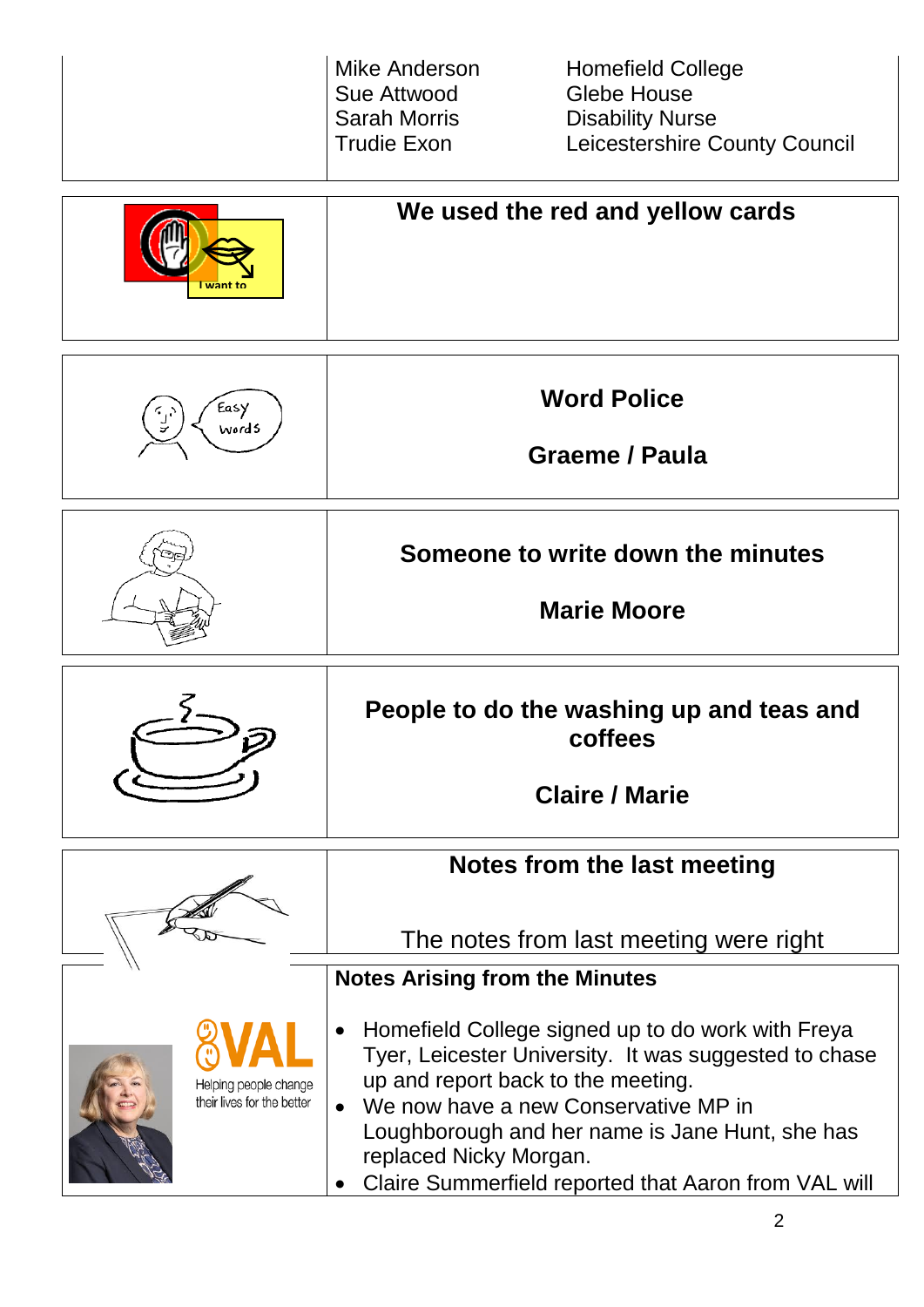| DDIES<br><b>SOUND PEOPLE</b> | be taking on Gig Buddies (Stay Up Lane Campaign)<br>on our behalf and will put in for funding from the<br>Lottery.<br>Information will be posted out to find out who is<br>$\bullet$<br>interested in having a Gig Buddie. Claire will be<br>meeting up with Heather Pick and other managers to<br>discuss recruitment for this project and she will get<br>back to all Locality Groups with the outcome.<br>Well Being Event will be on 25 March 2020. There will<br>be lots of information sharing and partners are invited<br>to come along. |  |  |
|------------------------------|-------------------------------------------------------------------------------------------------------------------------------------------------------------------------------------------------------------------------------------------------------------------------------------------------------------------------------------------------------------------------------------------------------------------------------------------------------------------------------------------------------------------------------------------------|--|--|
| Partnership<br>Board         | Partnership Board will be updated at next meeting                                                                                                                                                                                                                                                                                                                                                                                                                                                                                               |  |  |
| ctim First                   | Sian Wilson introduced herself and gave out some<br>leaftlets.<br>What do we do                                                                                                                                                                                                                                                                                                                                                                                                                                                                 |  |  |
|                              | We offer support after the crime has been reported.<br>We can offer you support over the phone, face to face<br>or meet with you out in the community.<br>We talk to you about how you are feeling, give advice<br>on how to keep safe and tell you about other people<br>who can help you.                                                                                                                                                                                                                                                     |  |  |
|                              | How does it work                                                                                                                                                                                                                                                                                                                                                                                                                                                                                                                                |  |  |
|                              | Once you have been referred to our service one of our<br>caseworkers will contact you within 48 hours. There is<br>no waiting list at the moment but this can change.<br>We will go through a support Plan to look at how we<br>can help with your safety and your emotions.                                                                                                                                                                                                                                                                    |  |  |
|                              | What to do if you feel you would like support                                                                                                                                                                                                                                                                                                                                                                                                                                                                                                   |  |  |
|                              | Let the Police Officer know that you would like support<br>and we will contact you.<br>◠                                                                                                                                                                                                                                                                                                                                                                                                                                                        |  |  |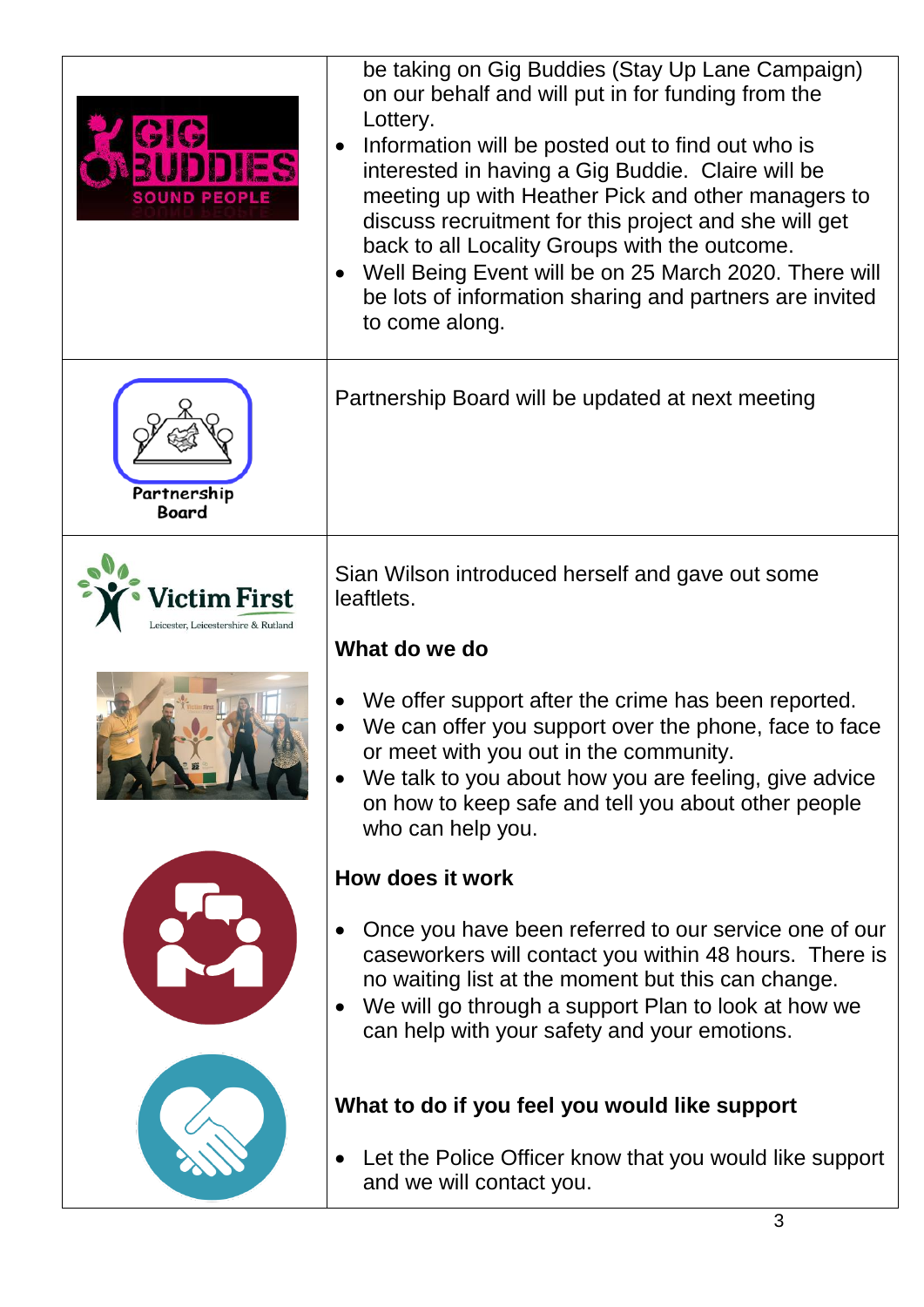







- Contact us directly yourself and ask for support.
- Get help from a carer or professional to contact us.

# **How to Contact Us**

We are open Monday – Saturday 9.00am – 6.00pm and 9.00 – 8.00pm on Wednesday

Call us for free on 0800 953 9595

Email us at [support@victimfirst.pnn.gov.uk](mailto:support@victimfirst.pnn.gov.uk)

**The following questions were raised:**

### **Q: How much support do you get and does it extend if you have to go to court?**

A: We would still be in contact and probably make sure a referral went through to Witness Services so that they could support you through court.

### **Q: Where are you based?**

A: We work from different Police Stations in allocated areas. We sometimes use Sure Start Centres.

# **Q: How can we get vulnerable people to speak up?**

A: Gig Buddies could be used, family and friends could also be used which would be helpful to allow victims to speak up.

### **Q: Where do you advertise yourselves?**

A: At local events in communities run by the Police and anywhere else we get invited to. Also, by word of mouth if we have helped someone, and obviously at local groups like this one.

Graeme said that he had given this information through to Social Workers which he thought would be useful.

# **COFFEE BREAK - 15 minutes Marie and Claire**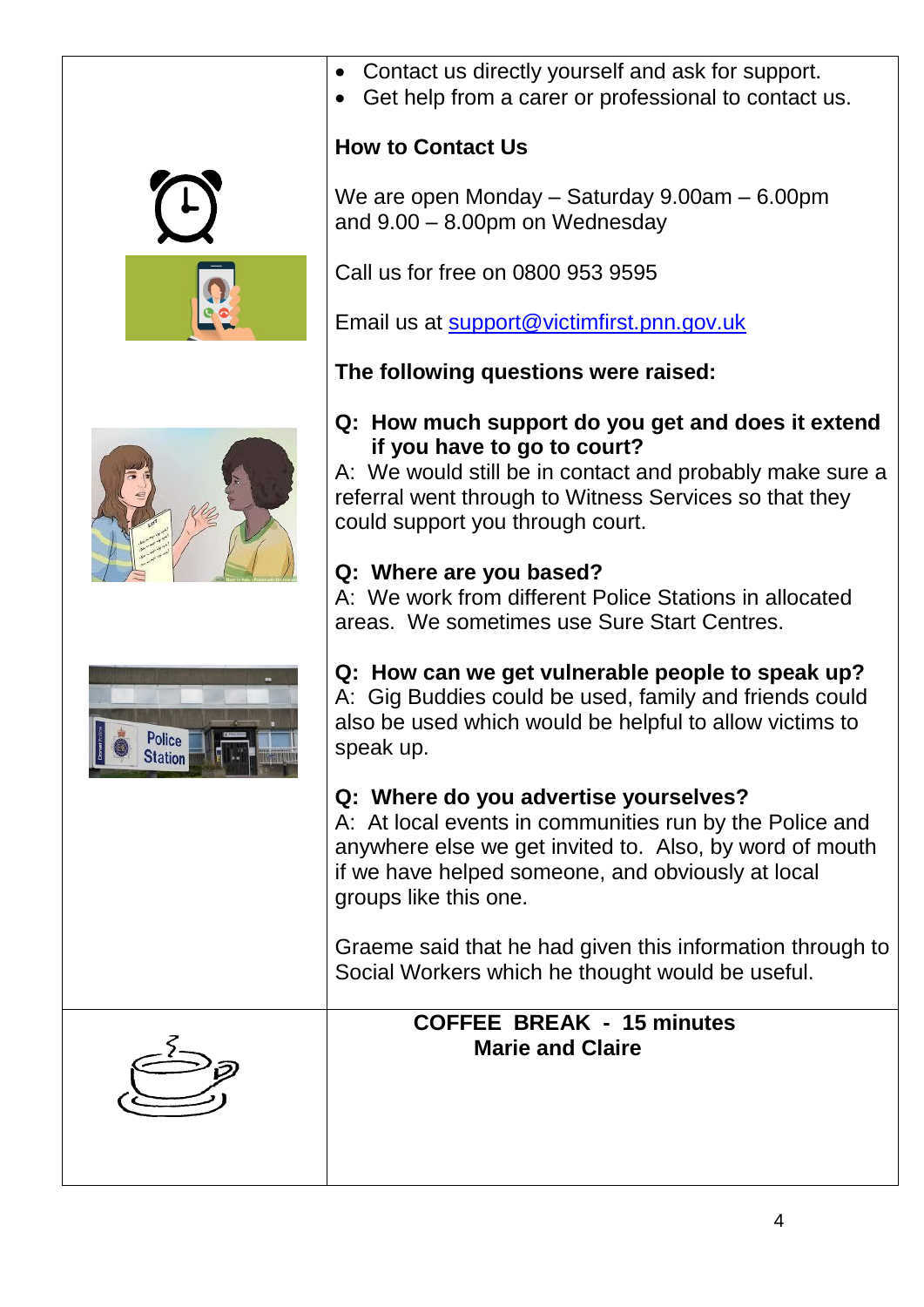









### **Health Checks and Health Action Plans**

**Siouxie Nelson Learning Disability Care Liaison Nurse Leicestershire Partnership NHS Trust 07500 993 864 [Siouxie.nelson@leicspart.nhs.uk](mailto:Siouxie.nelson@leicspart.nhs.uk)**

### **Purpose of the Presentation**

- **An update on the health checks and health action plans.**
- **To tell you what is happening across the county in GP practices.**

### **Primary Care Liaison Nurse Team**

Siouxie Nelson – West Leicestershire Sam Screaton – East Leicestershire and Rutland Louise Hammond – City

# **What do we do?**

- Work in Doctors surgery's dentists (teeth), optician (eyes) and more.
- Make it easier for people to access health care and check that people have good healthcare treatment the same as everyone else.
- Find out how things can be done better in primary health care and make plans to get them done.

# **Annual Health Check**

- Which you have at your usual Doctors, it is called a Learning Disability Annual Health Check.
- A full check from you head to your toes.
- Once a year.
- When you are well.

### **What to expect?**

- **Everyone is different**
- So every health check is different.